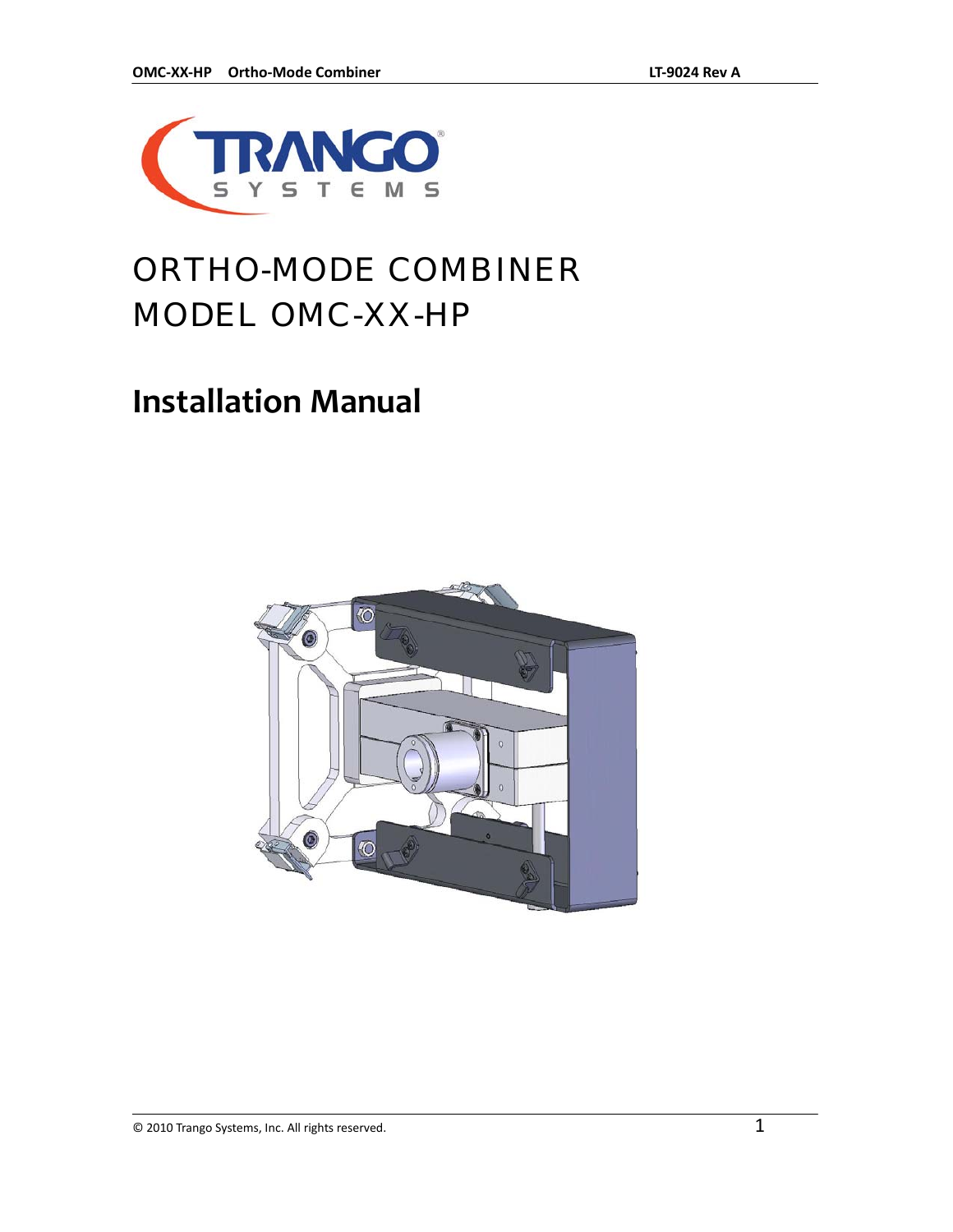## Information

### Regulatory Information

This product, when installed properly with an approved Outdoor Units (ODUs) is designed to meet the following standards and regulatory requirements.

- EN60950‐1
- EN60950‐22
- FCC Part 101
- EN 302 217‐x

### Warranty Information

This product is warranted for two years from date of purchase. Visit the Trango Systems Web site for a complete description of warranty coverage and limitations.

Contact Information

Trango Systems, Inc. 14118 Stowe Drive, Suite B Poway, California 92064 USA Telephone: +1 (858) 391‐0010 Fax: +1 (858) 391‐0020

Web: www.trangosys.com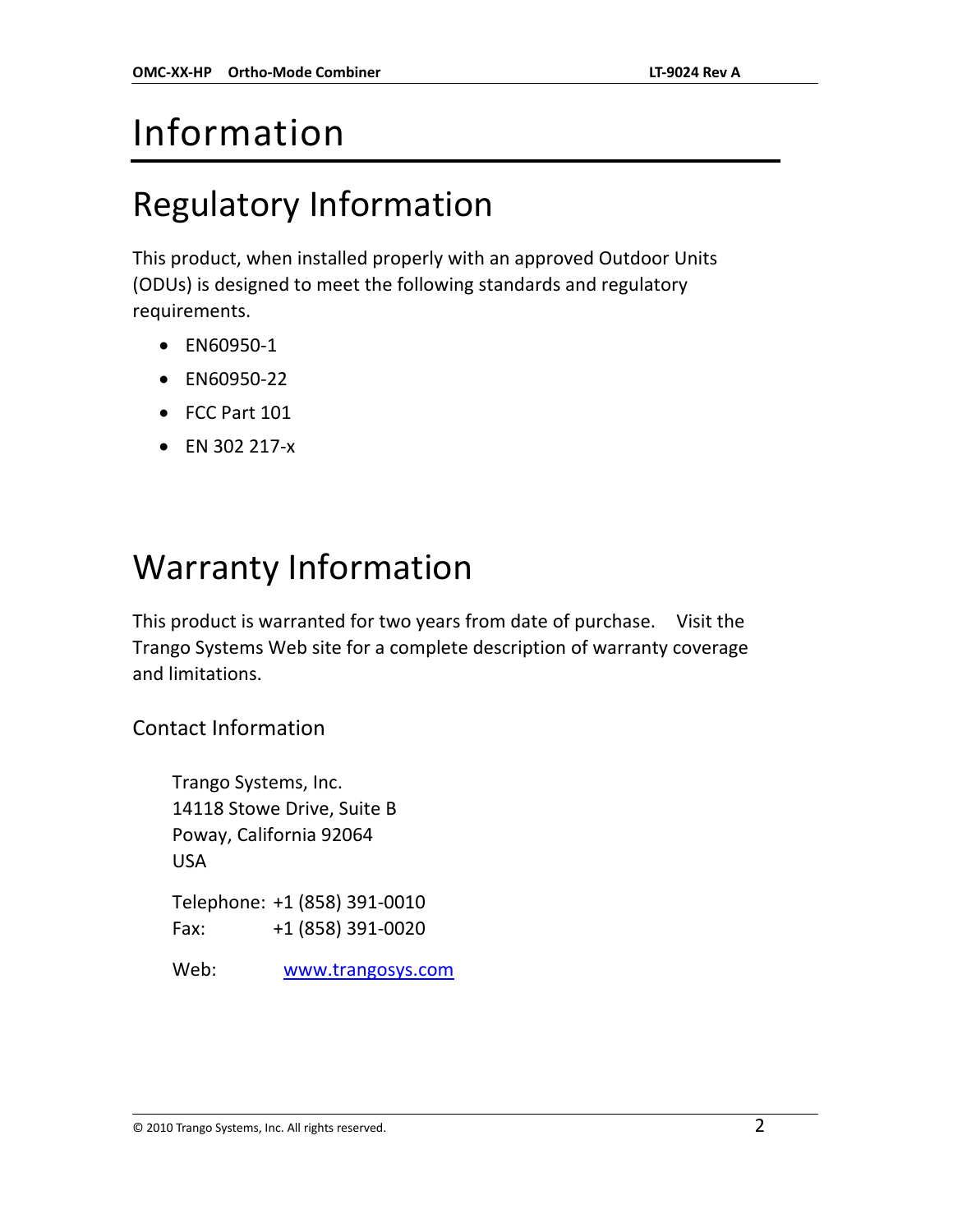### **SAFETY NOTICE**

This instruction manual is intended to assist during the installation. All applicable local, national and international safety regulations and procedures must be followed and no part of this installation manual shall be considered to supercede those regulations. Trango Systems, Inc. does not accept responsibility for accidents resulting from not following safe working practices or any safety regulations.



Installing microwave transmission equipment can be dangerous. To avoid serious or fatal injury or damage to property, **all installation should be done by qualified personnel.**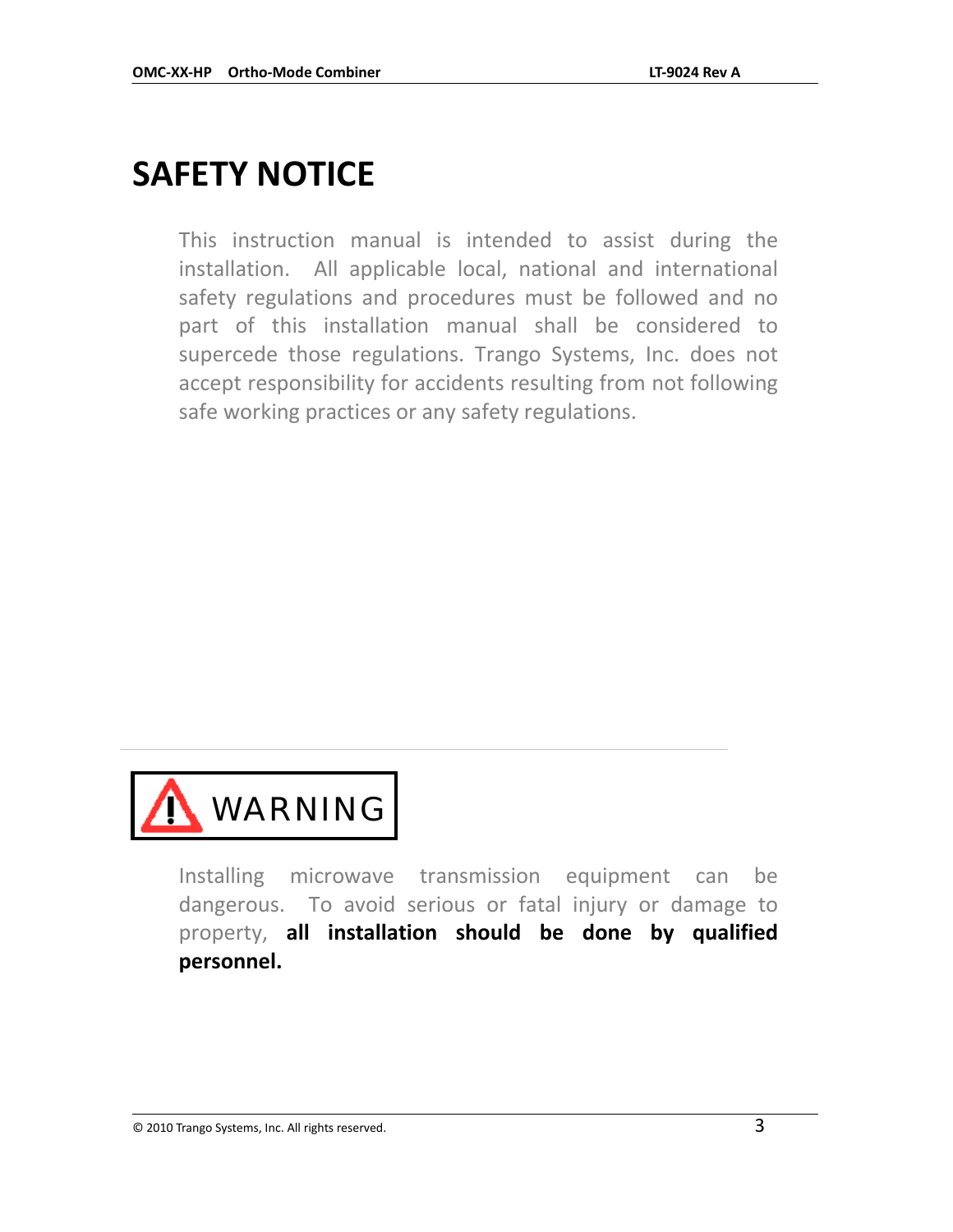## 1.0 Overview

Thank you for purchasing this ortho‐mode combiner for your microwave transmission link installation. This product has been designed and manufactured to the highest standards and will provide years of trouble free service if installed correctly.

The combiner is designed for mounting two Outdoor Units (ODUs) directly to a parabolic dish antenna. One ODU will use the Horizontal polarization and the other ODU will utilize the Vertical Polarization, typically for XPIC or frequency + polarization diversity applications. The ODUs are latched onto the combiner and the combiner is then latched and bolted onto the antenna.

The insertion loss of the combiner is very low, which increases the system gain of the link compare to other forms of combiners. **This combiner is not designed for 1+1 hot standby applications since both ODUs cannot be on the same** polarization.

This Manual covers the following models:

| <b>Model</b> | <b>Operating Frequency Range (GHz)</b> |
|--------------|----------------------------------------|
| OMC-07-HP    | 7.1 to 7.7                             |
| OMC-08-HP    | 7.7 to 8.5                             |
| $OMC-11-HP$  | 10.7 to 11.7                           |
| OMC-13-HP    | 12.7 to 13.3                           |
| OMC-15-HP    | 14.4 to 15.4                           |
| OMC-18-HP    | 17.7 to 19.7                           |
| OMC-23-HP    | 21.2 to 23.65                          |
| OMC-38-HP    | 24.2 to 26.5                           |

**Compatibility:** All OMC Ortho‐mode combiners are compatible with the Trango ADxxG‐S2 and ADxxG‐R2 Antenna models and All ODUs utilizing the HP style direct mount latch system. Ensure that the ODU frequency band of operation matches the OMC frequency range as shown above.

#### $\circledcirc$  2010 Trango Systems, Inc. All rights reserved.  $4$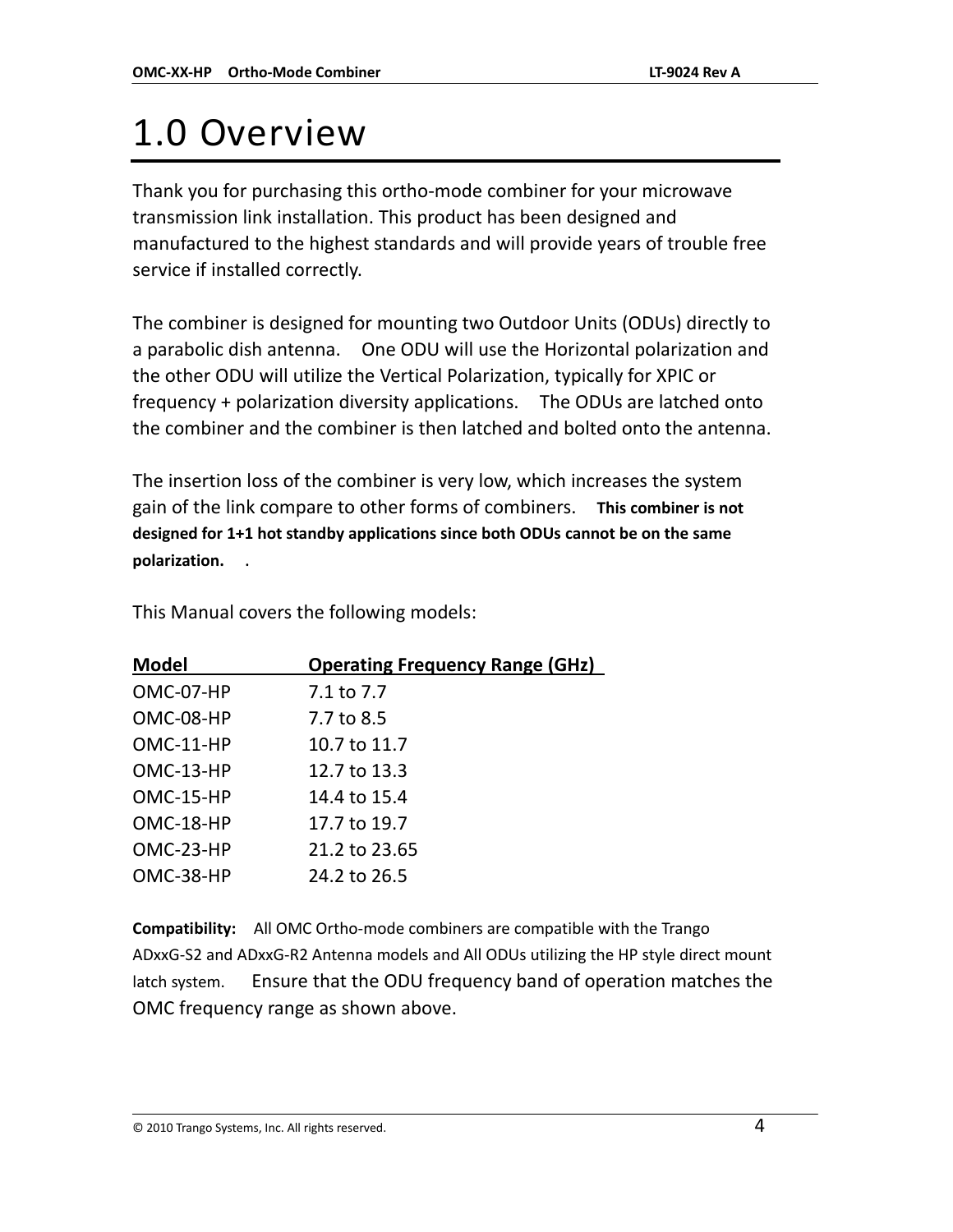## 2.0 Installation

## **PARTS ILLUSTRATION**

The essential items for installing the ortho-mode combiner are shown below in Figure 1 and cataloged in the table below.



| ID | <b>DESCRIPTION</b> | <b>QTY</b> |
|----|--------------------|------------|
|    | OMT body           |            |
|    | Latches            |            |
|    | M8 screws          |            |

• Required Tool: M8 offset hexagon key wrench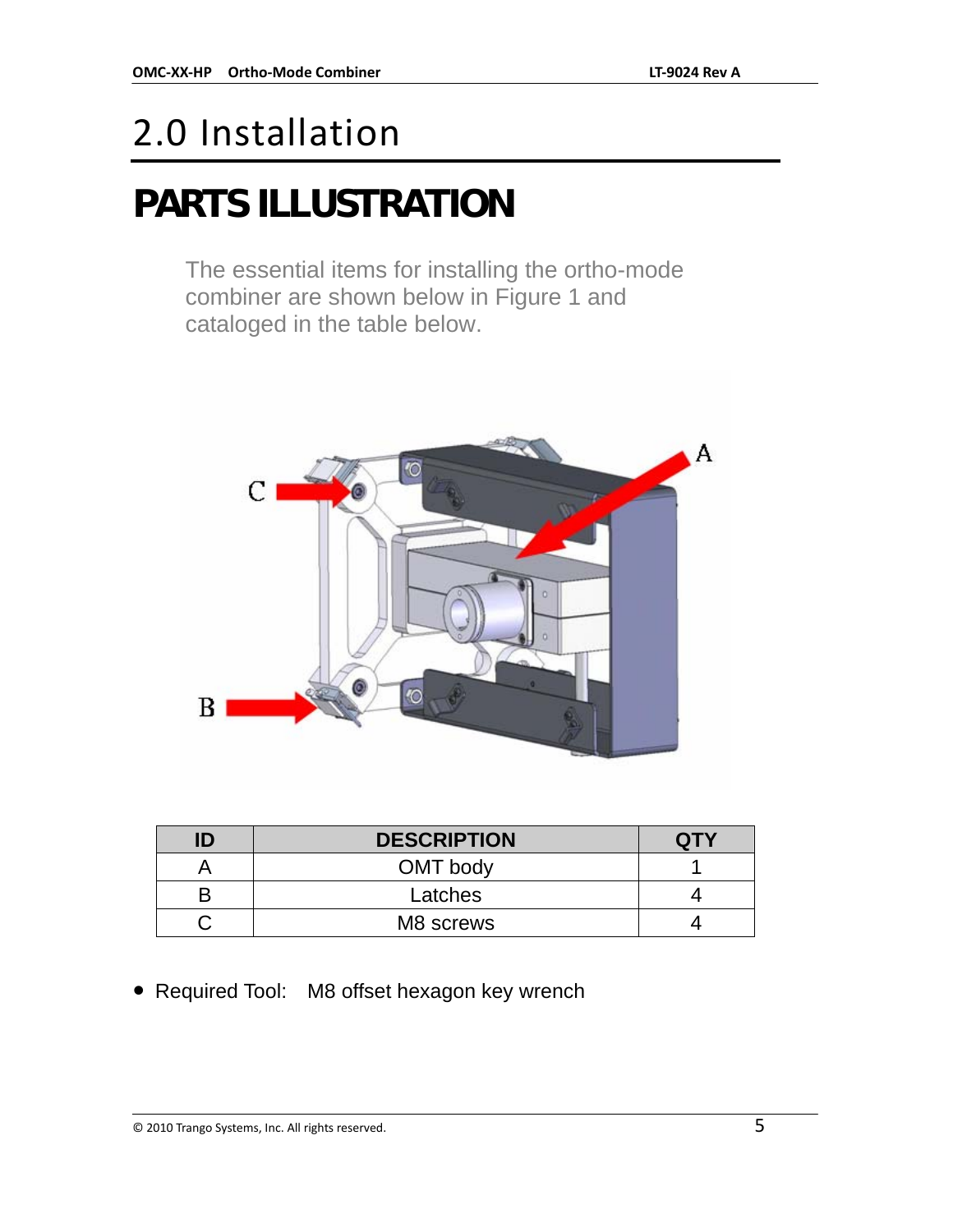## **INSTALLATION**

The subsequent assembly guide illustrates six steps for the orthogonal mode combiner installation. Operators should not break the rules during the procedures.

# STEP 1 Before the installation, carefully remove all protective stickers from the OMT.

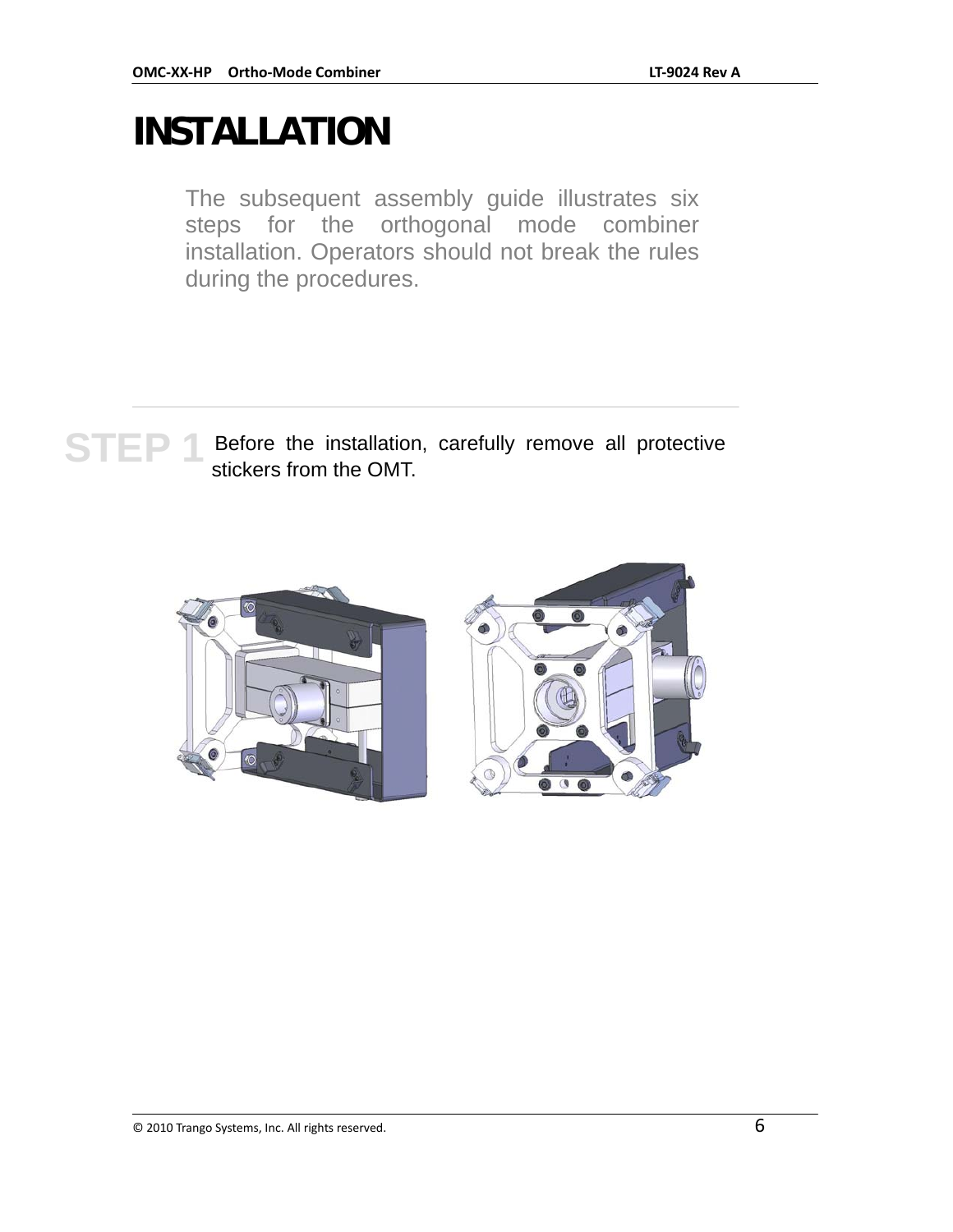**STEP 2** Put silicone grease all the way around the antenna adaptor O-ring<br>on the antenna per the antenna installation instructions, then align on the antenna per the antenna installation instructions, then align the port of the antenna toward the common port of the OMT body. Insert the antenna adaptor into the OMT.



  $\Delta$  Installers are required to secure both the antenna and orthogonal mode combiner during the entire installation procedures.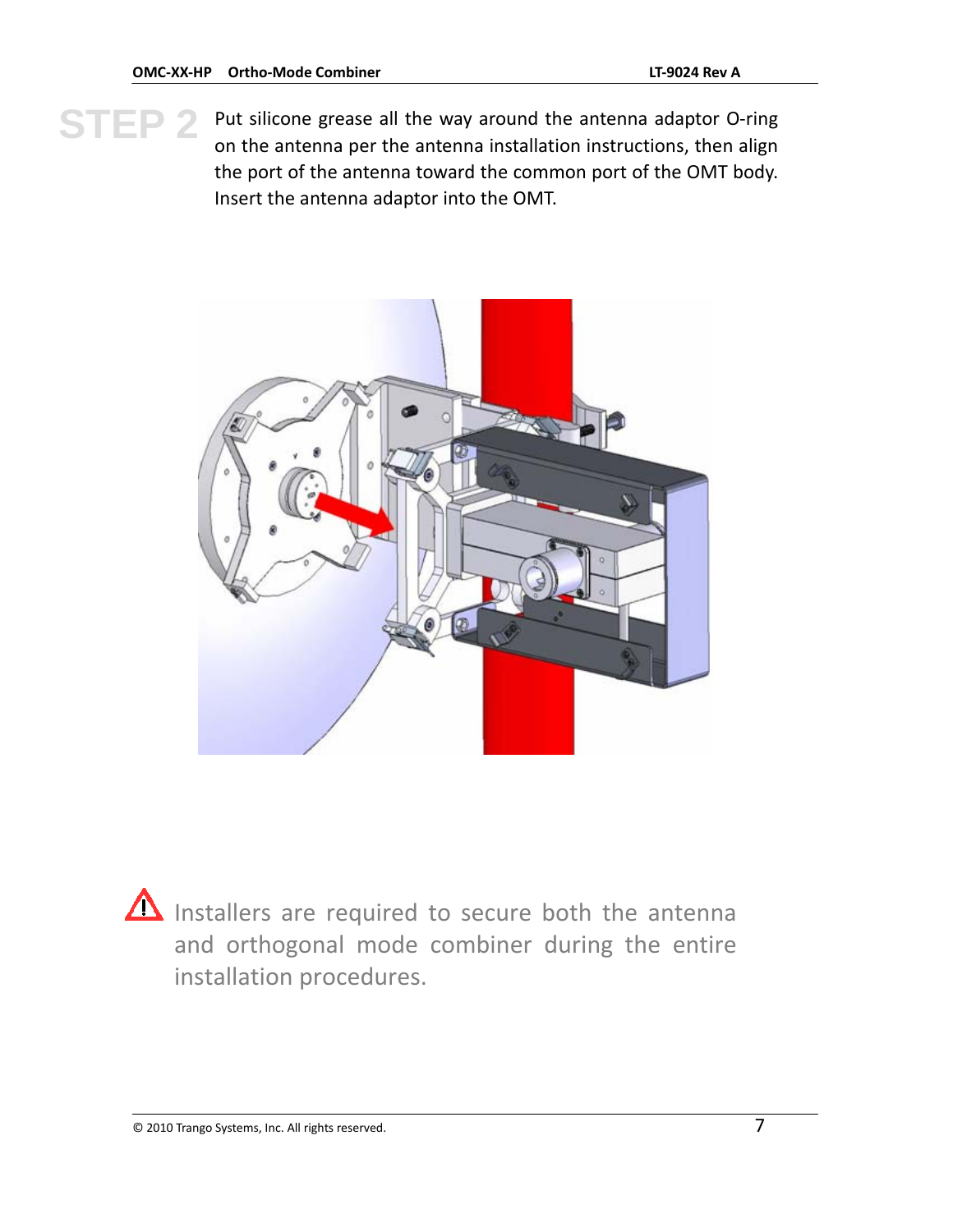STEP 3 Gently rotate the combiner to align the latches on the combiner with the strikes on the antenna. Align and secure the four latches and make sure the OMT body is properly mounted



**STEP 4** Tighten the four M8 screws into the antenna mounting plate by using the M8 offset hexagon key wrench.

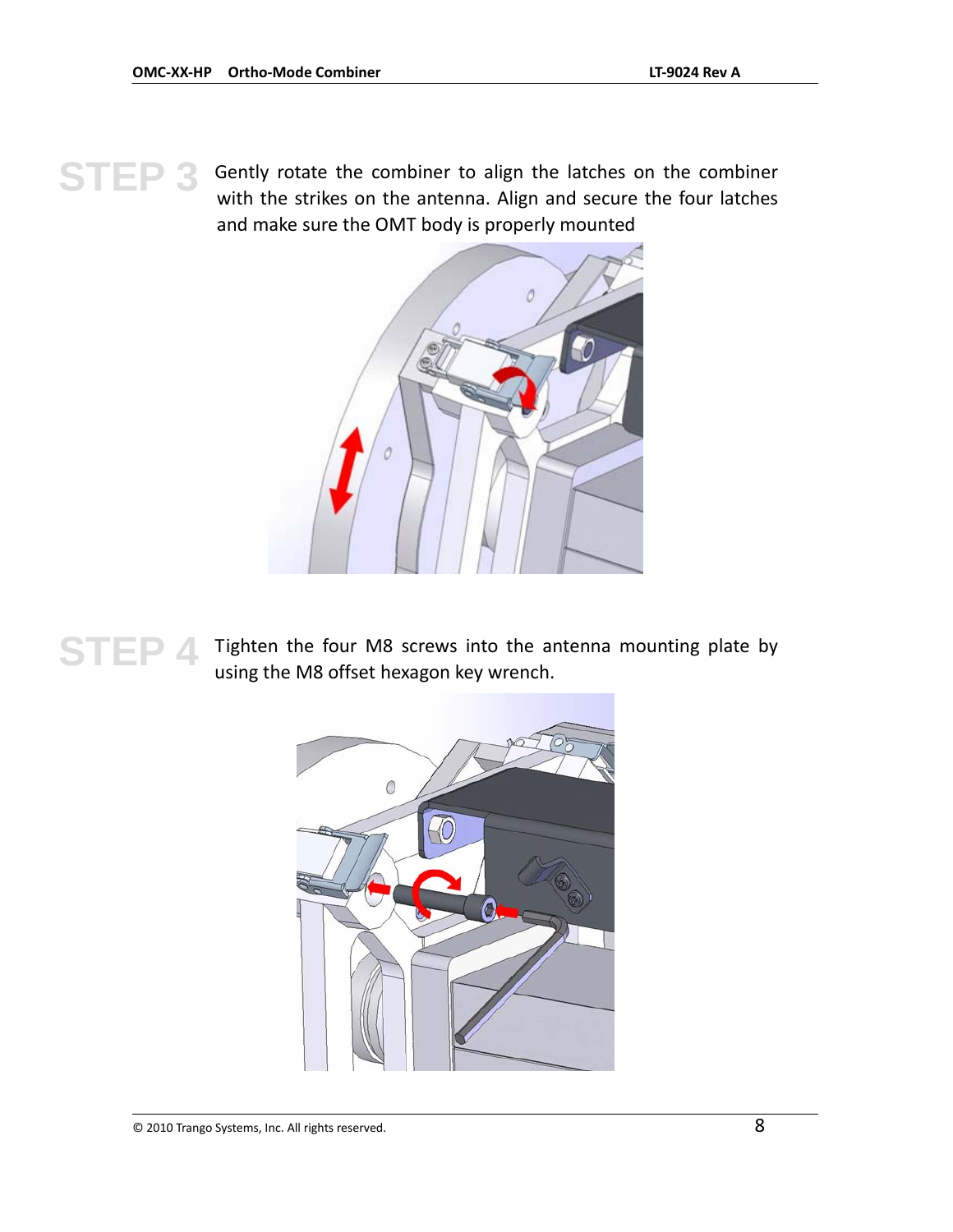#### **STEP 5** The OMT is now mounted securely on the antenna with latches and<br>
STEP 5 *STEWS* screws.



**A** Fasteners supplied have been carefully specified to perform a function in the mechanical assembly of the unit. Do not substitute the supplied parts for alternatives.